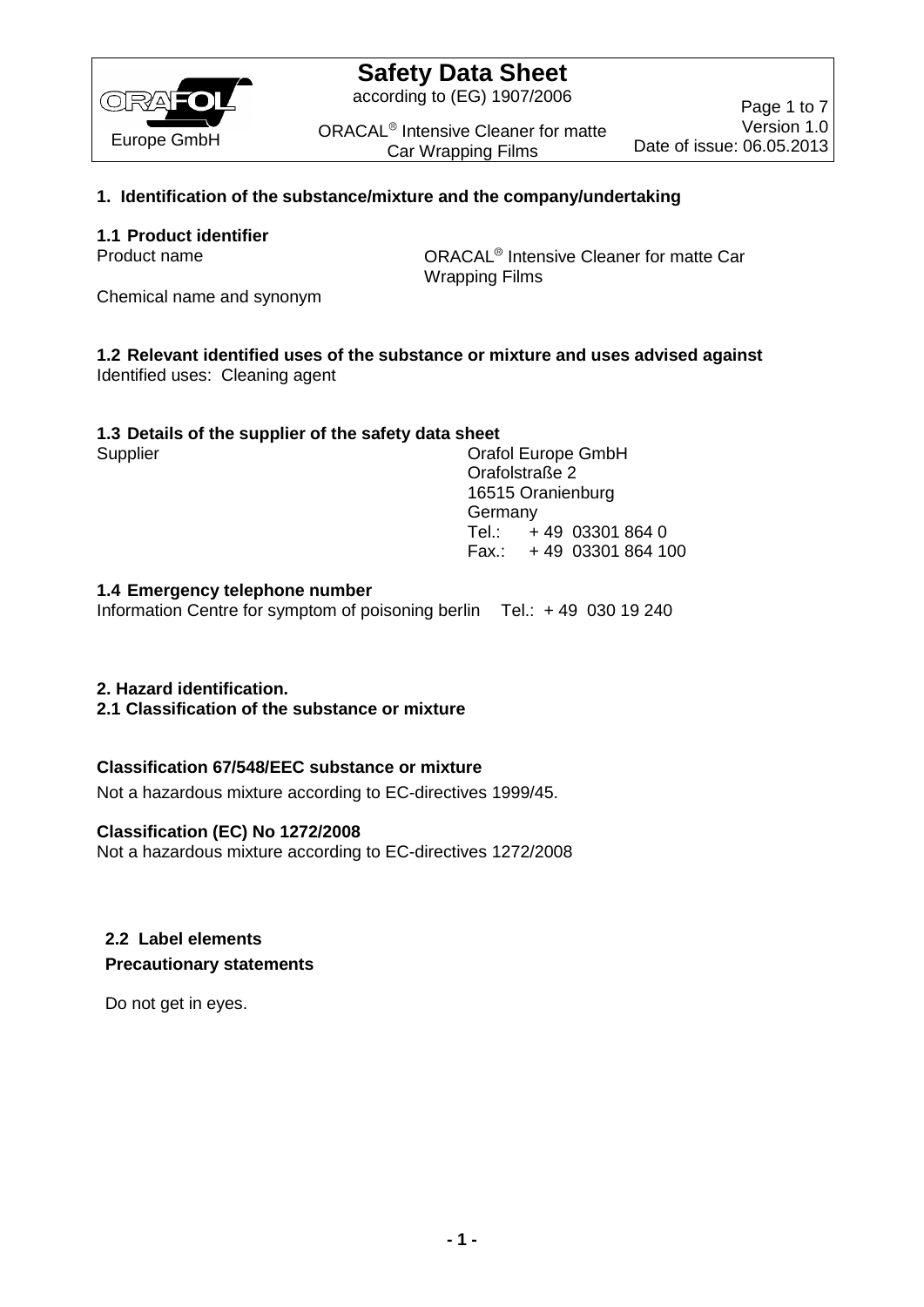

according to (EG) 1907/2006

ORACAL<sup>®</sup> Intensive Cleaner for matte Car Wrapping Films

## **3. Composition/Information on Ingredients**

#### **3.2 Mixtures**

#### **Chemical Ingrediets**

Tenside < 15%, Phosphonate <5%, Phosphate <5%, Complexing agent.

#### **Hazardous Ingredients**

| Product name / CAS-No.                                                            | <b>Classification</b><br>67/548/EEC | <b>Classification (EC) No</b><br>1272/2008                 | <b>Substance</b> |
|-----------------------------------------------------------------------------------|-------------------------------------|------------------------------------------------------------|------------------|
| Potassium pyrophosphate. / 7320-34-5                                              | Xi<br>R 36                          | Eye Irrit. 2.<br>H <sub>319</sub>                          | $1 - 5%$         |
| Alcohol ethoxylates based on a C9-11/<br>68439-46-3                               | Xi<br>R 41                          | Eye Dam. 1,<br>H318                                        | $0.1 - 1\%$      |
| B-Alanine, N-C8-18-alkyl<br>derivs.monopotassium salts /<br>90170-42-6            | Xi.<br>R 38.41                      | Skin Irrit. 2, Eye Dam. 1;<br>H315 H318                    | $0.1 - 1\%$      |
| Quaternary coco alkyl methyl amine<br>ethoxylate methyl chloride /<br>863679-20-3 | Xn, Xi<br>R 22,38,41                | Acute Tox. 4, Skin Irrit. 2, Eye Dam.<br>1; H302 H318 H315 | $0.1 - 1%$       |

The Full Text for all R Phrases and Hazards Statements are Displayed in Section 16.

# **4. First aid measures**

# **4.1 Description of first aid measures**

.

| <b>General Information</b> | Do not get in eyes.                                                                                                                                         |
|----------------------------|-------------------------------------------------------------------------------------------------------------------------------------------------------------|
| <b>Inhalation</b>          | Not applicable.                                                                                                                                             |
| Ingestion                  | Do not induce vomiting.<br>Rinse out the mouth with water, and then drink a plenty of water.<br>Get medical attention.                                      |
| Eye contact                | Promptly wash eyes with plenty of water or eye wash solution while lift-<br>ing the eyelids. If possible remove any contact lenses and continue to<br>wash. |
| <b>Skin contact</b>        | Wash immediately with soap and plenty of water.                                                                                                             |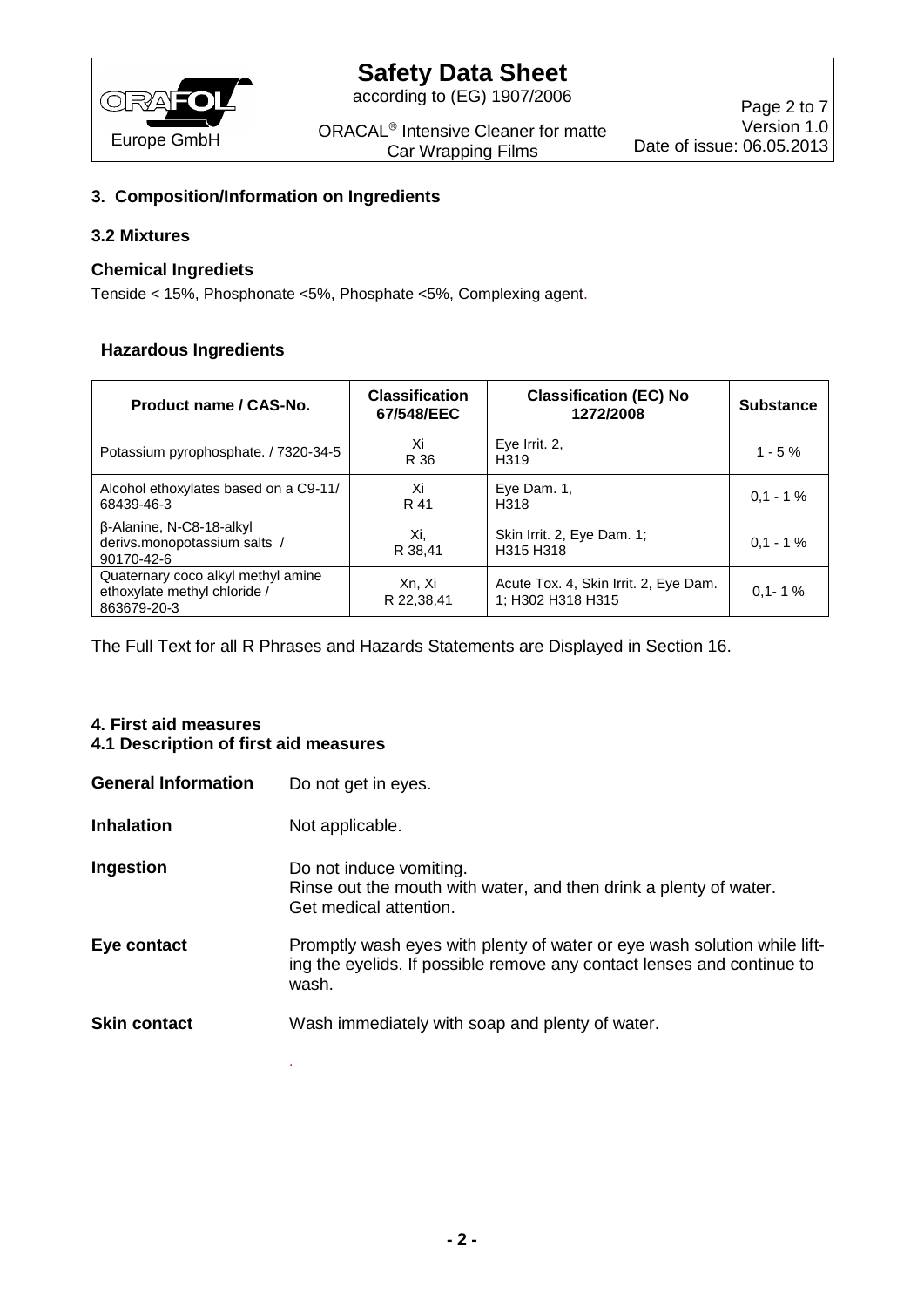

according to (EG) 1907/2006

ORACAL<sup>®</sup> Intensive Cleaner for matte Car Wrapping Films

Page 3 to 7 Version 1.0 Date of issue: 06.05.2013

### **5. Extinguishing media**

### **5.1 Extinguishing media**

Extinction method depend on work environment. Product does not burn.

## **6. ACCIDENTAL RELEASE MEASURES**

#### **6.1 Personal precautions, protective equipment and emergency procedures** Do not get in eyes.

## **6.2 Environmental precautions**

Dilute with plenty of water.

**6.3 Methods and material for containment and cleaning up** Dam and absorb spillages with suitable inert absorbent material. **Cleaning up:** little spillage product - Dilute with plenty of water.

## **7. HANDLING AND STORAGE**

### **7.1 Precautions for safe handling**

Do not get in eyes.

**7.2 Conditions for safe storage, including any incompatibilities** Special protective measures are not necessary.

# **8. EXPOSURE CONTROLS/PERSONAL PROTECTION**

**8.1 Control parameters**

**8.2 Exposure controls Occupational exposure controls**

**Personal protective equipment**

**Respiratory protection** Avoiding aerosol.

**Hand protection** Is not necessary.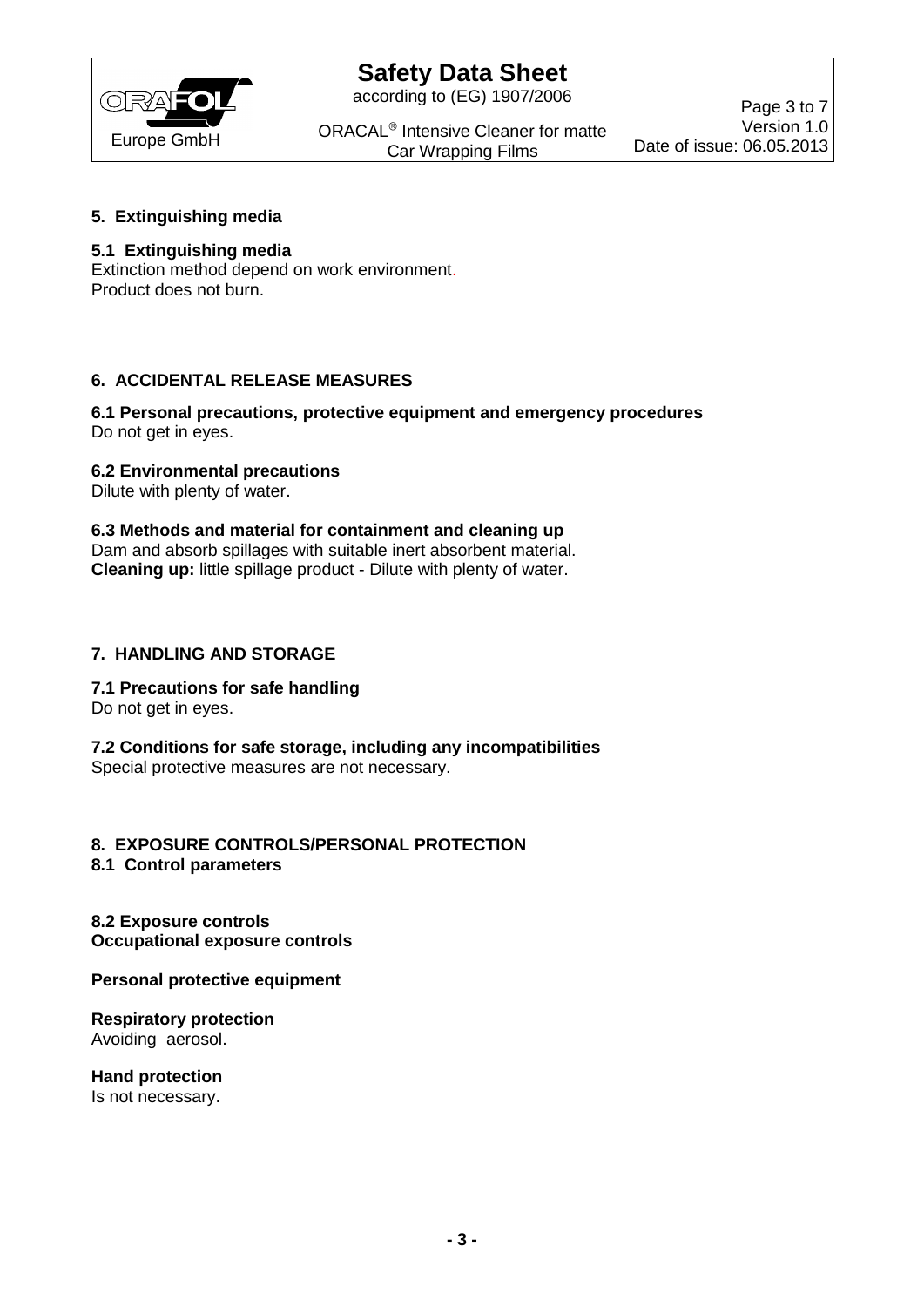

according to (EG) 1907/2006

ORACAL<sup>®</sup> Intensive Cleaner for matte Car Wrapping Films

Page 4 to 7 Version 1.0 Date of issue: 06.05.2013

# **Eye protection**

Use safety glasses.

#### **Skin protection**

Is not necessary.

## **9. PHYSICAL AND CHEMICAL PROPERTIES**

### **9.1 Information on basic physical and chemical properties**

#### **Appearance**

| Form   | liquid             |
|--------|--------------------|
| Colour | clear, transparent |
| Odour  | typical            |

#### **Safety and environmental information**

| pH value                   | 11,5 - 12,0 °C                           |
|----------------------------|------------------------------------------|
| <b>Boiling point</b>       | 102 $\degree$ C                          |
| <b>Melting point</b>       | no information available                 |
| <b>Freezing point</b>      | no information available                 |
| <b>Flash point</b>         | not applicable.                          |
| Ignition temperature       | not applicable.                          |
| Danger of explosion        | not explosive                            |
| Vapour pressure            | 23 hPa (20 °C)                           |
| <b>Density</b>             | 1,02 g/cm <sup>3</sup> (20 $^{\circ}$ C) |
| <b>Solubility in water</b> | mixable                                  |
| <b>Viscosity</b>           | >20,5 mPa $\cdot$ s (40 °C)              |
| <b>Solvent content</b>     | 0 %                                      |

#### **9.2 Other information**

All available information about the substance has been included in section 9.1.

### **10. STABILITY AND REACTIVITY**

### **10.1 Reactivity**

### **10.4 Conditions to avoid**

No special danger to mention.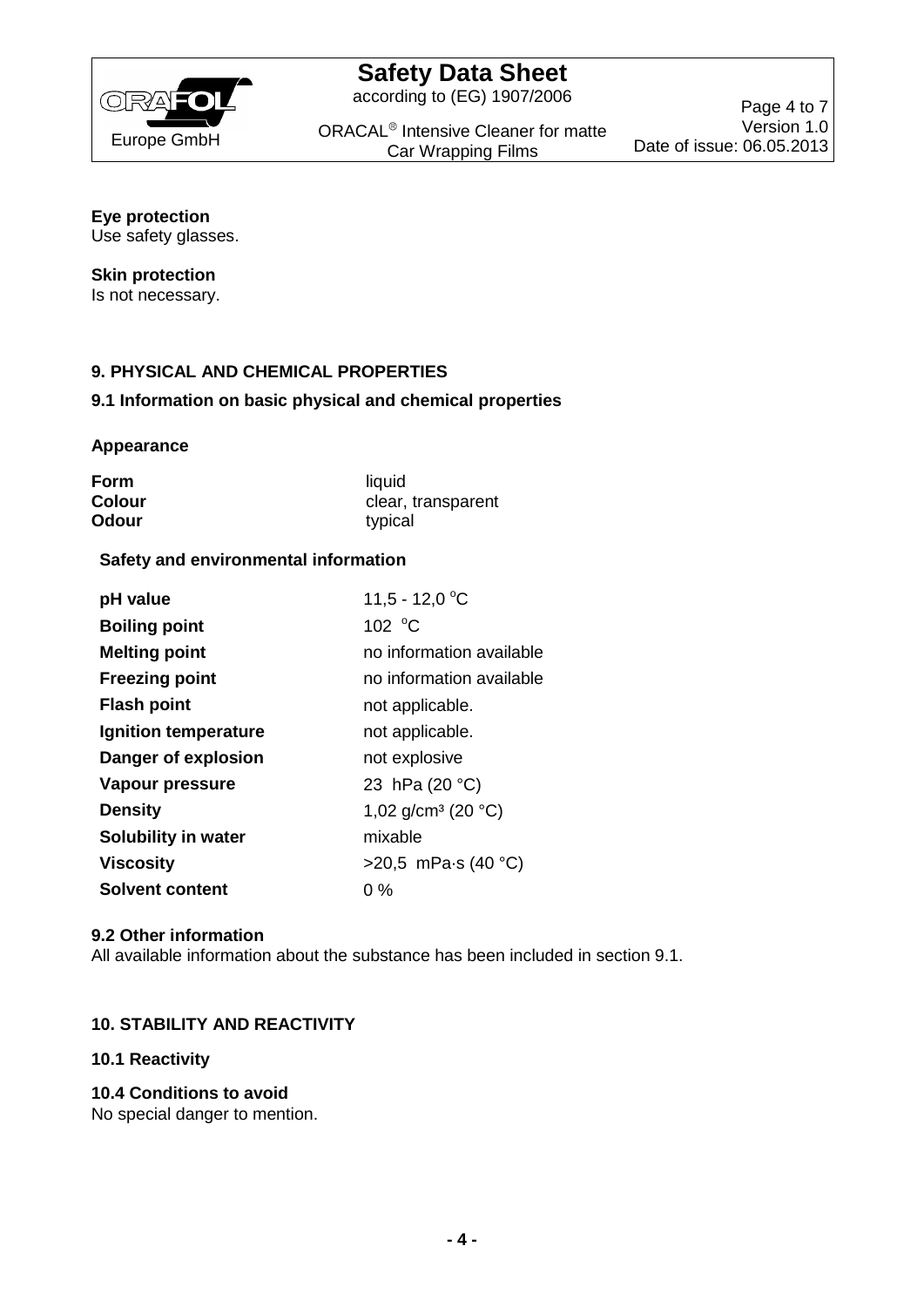

according to (EG) 1907/2006

Page 5 to 7 Version 1.0 Date of issue: 06.05.2013

ORACAL<sup>®</sup> Intensive Cleaner for matte Car Wrapping Films

### **11. TOXICOLOGICAL INFORMATION**

# **11.1 Information on toxicological effects Potential acute health effects Acute toxicity** Alcohol ethoxylates based on a C9-11 CAS No. 68439-46-3 oral LD50 > 2000 mg/kg Spezies rat.

|      |      | β-Alanine, N-C8-18-alkyl derivs.monopotassium salts CAS No. 90170-42-6 |              |  |
|------|------|------------------------------------------------------------------------|--------------|--|
| oral | LD50 | > 5000 mg/kg                                                           | Spezies rat. |  |

|      |      |                  | Quaternary coco alkyl methyl amine ethoxylate methyl chloride CAS No. 863679-20-3 |  |
|------|------|------------------|-----------------------------------------------------------------------------------|--|
| oral | LD50 | > 300-<2000mg/kg | Spezies rat.                                                                      |  |

# **Eye contact**

Light irritating

## **Sensitisation effect**

No Sensitisation effect.

## **12. ECOLOGICAL INFORMATION**

### **12.1 Toxicity**

| Alcohol ethoxylates based on a C9-11 CAS No. 68439-46-3                           |       |                           |         |                                                                            |
|-----------------------------------------------------------------------------------|-------|---------------------------|---------|----------------------------------------------------------------------------|
| <b>Acute Toxicity - Fish</b>                                                      | LC50  | $2,4$ mg/l $(96h)$        |         |                                                                            |
| <b>Acute Toxicity - Microorganisms</b>                                            | ERC50 | $4.5 \text{ mg/l}$        |         |                                                                            |
| <b>Acute Toxicity - Aquatic Invertebrates EC50</b>                                |       | 1-10 mg/l $(48h)$         |         |                                                                            |
| β-Alanine, N-C8-18-alkyl derivs.monopotassium salts CAS No. 90170-42-6            |       |                           |         |                                                                            |
| <b>Acute Toxicity - Fish</b><br><b>Acute Toxicity - Aquatic Invertebrates</b>     | LC50  | $>100$ mg/l (96h)         |         | Species Onchorhynchus mykiss<br>EC50 >100 mg/l (48h) Species Daphnia magna |
| Quaternary coco alkyl methyl amine ethoxylate methyl chloride CAS No. 863679-20-3 |       |                           |         |                                                                            |
| <b>Acute Toxicity - Fish</b>                                                      |       | $LC50$ <10-100 mg/l (96h) |         |                                                                            |
| <b>Acute Toxicity - Microorganisms</b>                                            | ERC50 | 1-10 mg/l $(72h)$         |         |                                                                            |
| <b>Acute Toxicity - Aquatic Invertebrates</b>                                     | EC50  | 1-10 mg/l $(48h)$         | Daphina |                                                                            |

#### **12.3 Bio accumulative potential**

No accumulation in organism.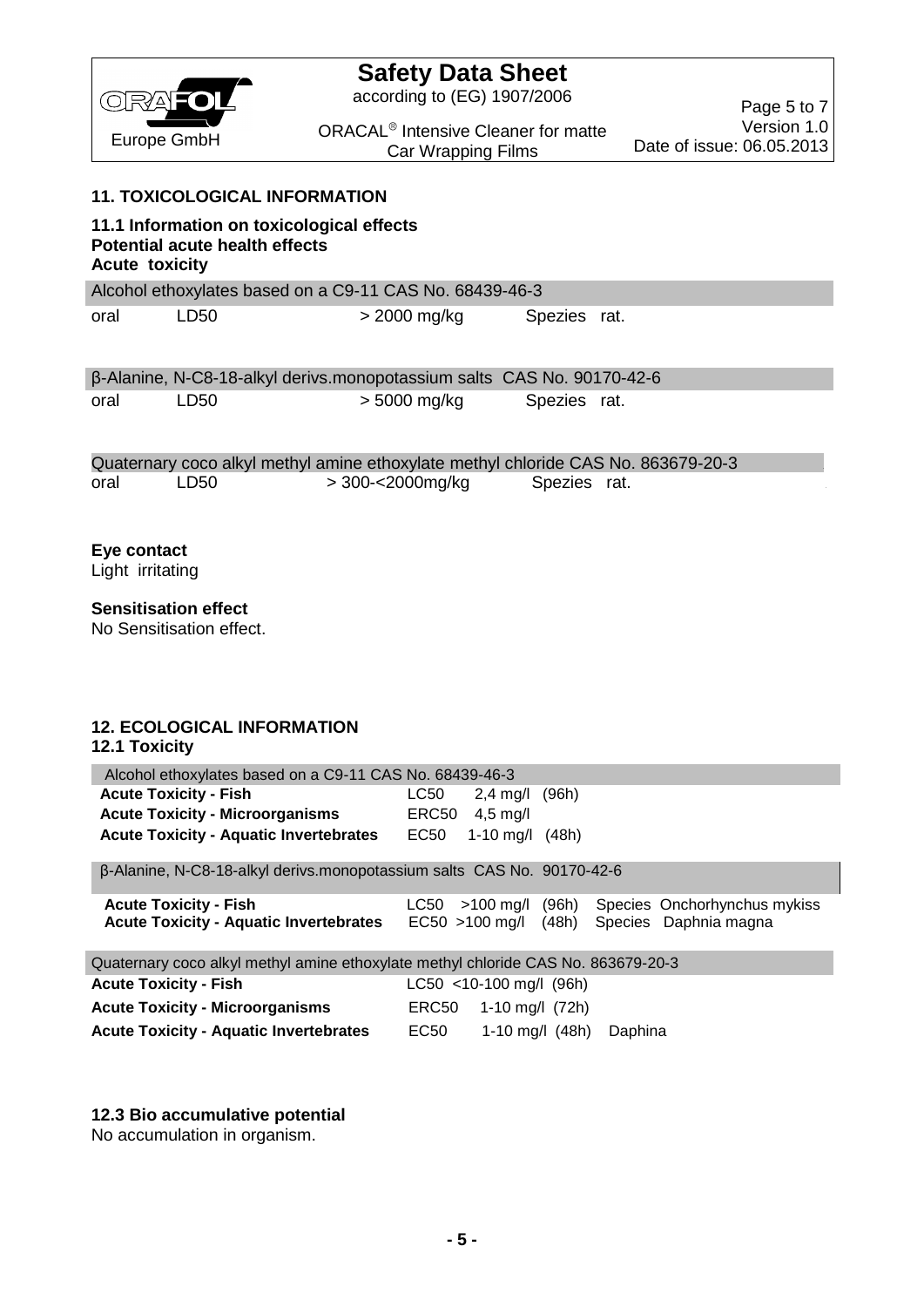

according to (EG) 1907/2006

ORACAL<sup>®</sup> Intensive Cleaner for matte Car Wrapping Films

Page 6 to 7 Version 1.0 Date of issue: 06.05.2013

### **Further Particulars**

Discharge low concentration to abiological clarification plant no disfunction to the activated sludge ist to be expected. Chemical oxygen demand (COD) 82 mg  $O<sub>2</sub>/g$  Product

## **13. DISPOSAL CONSIDERATIONS**

#### **13.1 Waste treatment methods Product:**

Dispose of or incinerate in accordance with corresponding regulations. Code of waste pursuant to European Council Directive on waste: **200130** MUNICIPAL WASTES (HOUSEHOLD WASTE AND SIMILAR COMMERCIAL, INDUSTRIAL AND INSTITUTIONAL WASTES) INCLUDING SEPARATELY COLLECTED FRACTIONS **(**detergents other than those mentioned in 20 01 29)

#### **Uncleaned packagings:**

Code of waste pursuant to European Council Directive on waste: **150102** packaging (including separately collected municipal packaging, plasticpac kaging.

## **14. TRANSPORT INFORMATION**

#### **14.1. UN number**

**14.2**. **UN proper shipping name** not classified as a dangerous product in respect to **ADR/RID/ADN** transportation regulations. **14.2**. **UN proper shipping name** not classified as a dangerous product in respect to transportation regulations. **14.2**. **UN proper shipping name** not classified as a dangerous product in respect to **ICAO** transportation regulations.

## **15. REGULATORY INFORMATION**

### **15.1 Safety, health and environmental regulations/legislation specific for the substance or mixture**

National and local regulations must be observed.

#### **Labelling in accordance with EC directives**

The product is classified and labeled in accordance with EC directives / Ordinance on Hazardous Materials (GefStoffV)

Information to VOC-Directive: Volatile organic compound (VOC) in weight 0 %

### **National regulations (Germany)**